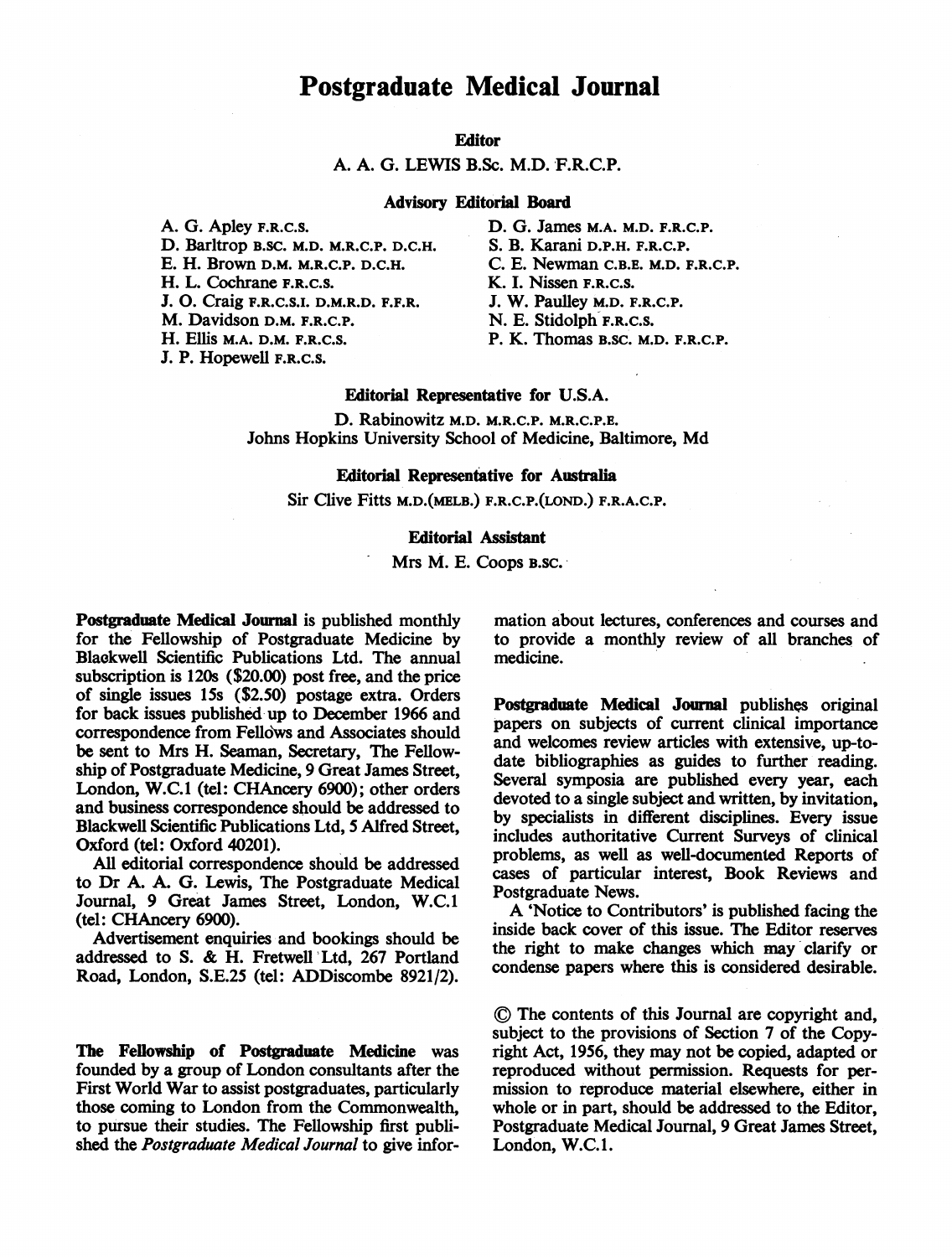$78.734$ <br> $78.34$ <br> $78.34$ <br> $78.34$ <br> $78.34$ <br> $78.34$ <br> $78.34$ <br> $78.34$ <br> $78.34$ <br> $78.34$ **Biologiesi** 

**Sciences** Library

Festschrift for

## Sir JOHN McMICHAEL

F.R.S., M.D., D.Sc., LL.D., F.R.C.P., F.A.C.P.

Director, British Postgraduate Medical Federation Formerly Professor of Medicine, University of London, and Director, Department of Medicine, Postgraduate Medical School of London

# **Contents**

| C. E. NEWMAN                                                  | K. F. FAIRLEY AND PRISCILLA KINCAID-SMITH                                                                                                                                 |
|---------------------------------------------------------------|---------------------------------------------------------------------------------------------------------------------------------------------------------------------------|
| Oliver and Schäfer's discovery of the cardio-                 | Research into bronchitis and emphysema 48                                                                                                                                 |
|                                                               | C. M. FLETCHER, N. L. JONES AND E. J. M.                                                                                                                                  |
| H. BARCROFT AND J. F. TALBOT                                  | <b>CAMPBELL</b>                                                                                                                                                           |
| Some studies on inherited disease using the<br>A. G. BEARN    | Standard procedures for assessing hypersecre-<br>tion or secretory capacity for human growth<br>hormone, using the radioimmunoassay 53<br>RUSSELL FRASER AND A. D. WRIGHT |
| Enteropoiesis: structural and functional rela-<br>C. C. BOOTH | Total fasting in the treatment of obesity 58<br>I. C. GILLILAND                                                                                                           |
| Distribution of diffusing capacity in obstruc-                | Mitral regurgitation in congestive cardio-                                                                                                                                |
|                                                               |                                                                                                                                                                           |
| WILLIAM A. BRISCOE                                            | J. F. GOODWIN                                                                                                                                                             |
| E. G. L. BYWATERS                                             | Some aspects of the long-term treatment of<br>M. HAMILTON                                                                                                                 |
| Some recent advances in adrenal diagnosis 23                  |                                                                                                                                                                           |
| C. L. COPE AND D. MATTINGLY                                   | MICHAEL T. HARRISON                                                                                                                                                       |
| Studies on the action of bronchial muscle 26                  | John McMichael's multisystem interests 71                                                                                                                                 |
| <b>JOHN CROFTON</b>                                           | D. GERAINT JAMES AND O. P. SHARMA                                                                                                                                         |
|                                                               |                                                                                                                                                                           |
| C. T. DOLLERY                                                 | A. M. JOEKES                                                                                                                                                              |
| Studies on the metabolism of angiotensin 31                   |                                                                                                                                                                           |
| <b>AUSTIN E. DOYLE</b>                                        | <b>HARRY KOPELMAN</b>                                                                                                                                                     |
| Forearm blood flow and heart rate after                       | The value of praecordial pulsations in the                                                                                                                                |
|                                                               |                                                                                                                                                                           |
| O. G. EDHOLM AND J. D. HATCHER                                | PATRICK MOUNSEY                                                                                                                                                           |
| The spatial vectorcardiogram in diagnosis 39                  | The regulation of cholesterol metabolism 86                                                                                                                               |
| D. EMSLIE-SMITH AND K. G. LOWE                                | N. B. MYANT                                                                                                                                                               |